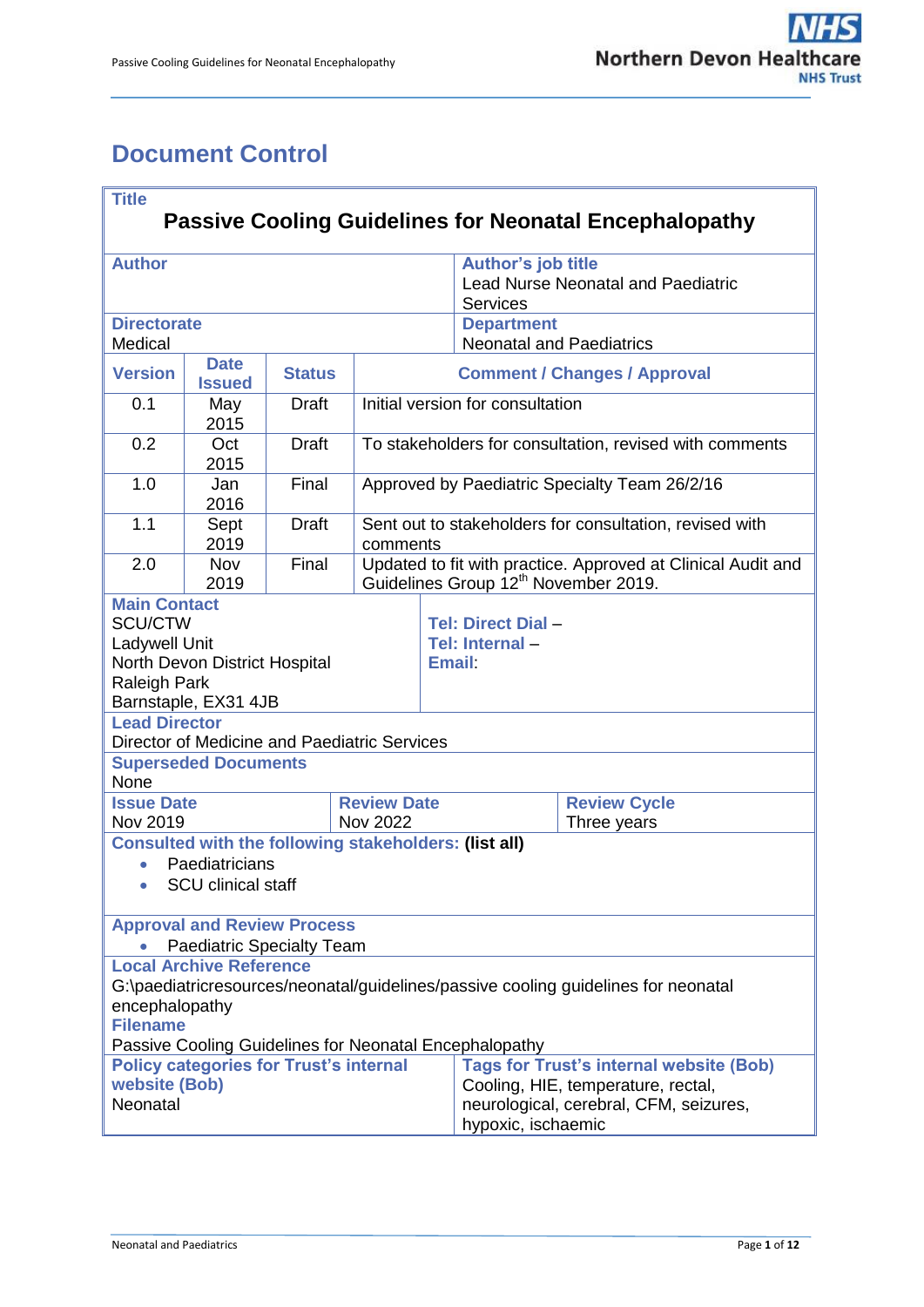## **CONTENTS**

| 1.                                                                      |                                                                         |  |  |  |  |
|-------------------------------------------------------------------------|-------------------------------------------------------------------------|--|--|--|--|
| 2.                                                                      |                                                                         |  |  |  |  |
| З.                                                                      |                                                                         |  |  |  |  |
| 4.                                                                      |                                                                         |  |  |  |  |
| 5.                                                                      |                                                                         |  |  |  |  |
| 6.                                                                      |                                                                         |  |  |  |  |
| 7.                                                                      |                                                                         |  |  |  |  |
| 8.                                                                      |                                                                         |  |  |  |  |
| 9.                                                                      | Equipment for Passive Cooling and Cerebral Function Monitoring (CFM)5   |  |  |  |  |
|                                                                         |                                                                         |  |  |  |  |
|                                                                         |                                                                         |  |  |  |  |
|                                                                         |                                                                         |  |  |  |  |
|                                                                         |                                                                         |  |  |  |  |
|                                                                         |                                                                         |  |  |  |  |
|                                                                         | 15. Monitoring Compliance with and the Effectiveness of the Guideline 7 |  |  |  |  |
|                                                                         |                                                                         |  |  |  |  |
|                                                                         |                                                                         |  |  |  |  |
| Appendix 2 - Clinical Record Sheet SCU Neurology Cooling Assessment  10 |                                                                         |  |  |  |  |
|                                                                         |                                                                         |  |  |  |  |
|                                                                         | Appendix 4 - Assessment and criteria for defining encephalopathy 12     |  |  |  |  |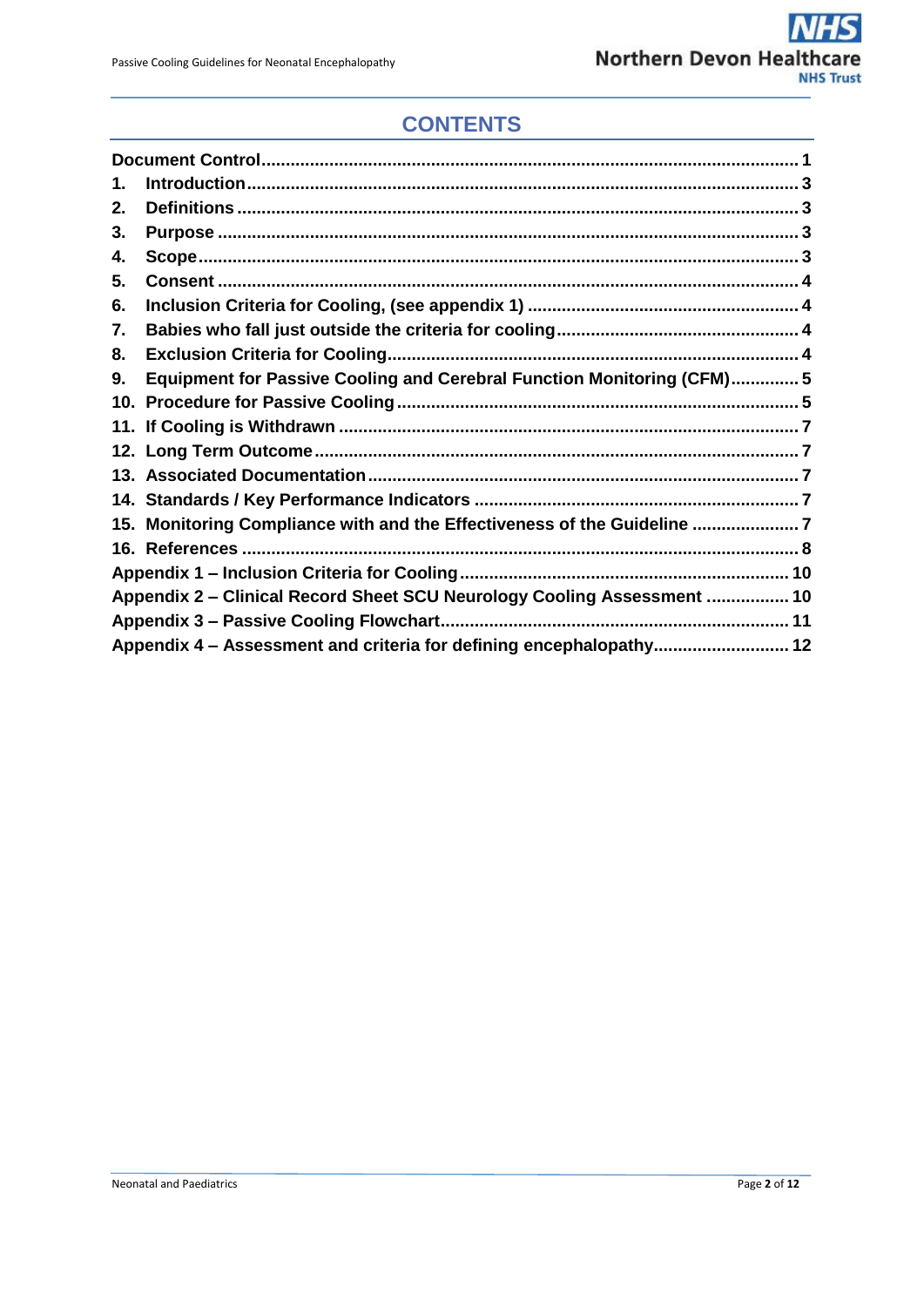#### <span id="page-2-0"></span>**1. Introduction**

"Perinatal asphyxia severe enough to cause neonatal hypoxic ischaemic encephalopathy (HIE) occurs in approximately 3/1000 births in the UK. The risk of death or severe handicap in survivors of moderate or severe HIE is approximately 25 and 75% respectively, and children without motor impairments have lower cognitive scores on long term follow-up, poorer scholastic attainment in independent National Attainment Tests, and often need educational support. Perinatal asphyxia thus creates a major burden for the individual, the family and for society. Until recently no specific treatment for HIE was available. However the results of three randomised controlled trials, including the UK total body cooling trial (TOBY), confirm that 72 hours of cooling to a core temperature of  $33-34^{\circ}$ C started within six hours of birth reduces death and disability at 18 months of age and improves a range of neurodevelopmental outcomes in survivors. A meta-analysis of these data and an economic evaluation shows that the treatment is cost effective in the context of the National Health Service" (BAPM 2010)

Therapeutic hypothermia for HIE is now undertaken as standard treatment.

This occurs in some level 2 and level 3 units across the Southwest Neonatal **Network** 

The sooner cooling occurs the better the outcome. Thus if a baby is born in a level one unit with suspected HIE then it is recommended that passive cooling is commenced prior to retrieval of the infant to a Neonatal Intensive Care Unit.

## <span id="page-2-1"></span>**2. Definitions**

#### **2.1. Active Cooling**

Therapeutic hypothermia maintained by using appropriately certified cooling equipment to keep the rectal temperature within the target range 33-34c for 72hours.

#### **2.2. Passive Cooling**

Therapeutic hypothermia commenced by discontinuing active warming of the baby, i.e. turning off the incubator, removing blankets etc.

#### <span id="page-2-2"></span>**3. Purpose**

The purpose of this guideline is to provide recommendations for the initiation of passive cooling for infants who reach recommended criteria.

#### <span id="page-2-3"></span>**4. Scope**

The quideline applies to:-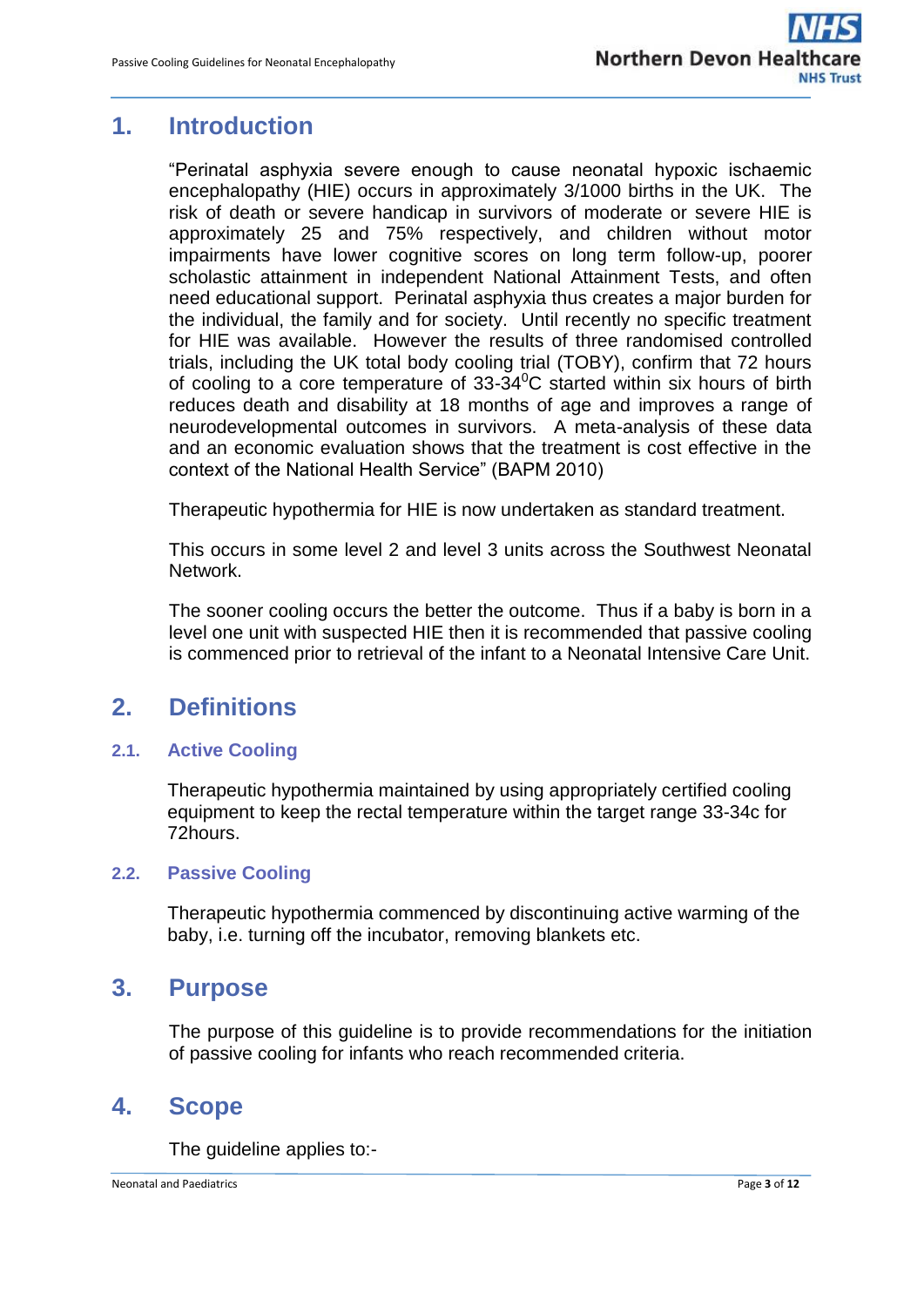- All clinicians and nursing staff involved in the care of the neonate
- Southwest Neonatal Transfer Services who co-ordinate network transfers and cot space
- Southwest Neonatal Network whose capacity of cots may be affected
- Parents and the neonate

#### <span id="page-3-0"></span>**5. Consent**

Clinicians should always discuss the option of cooling treatment with parents and seek parental consent as soon as practically possible.

Details of all discussions with parents about their baby's treatment with cooling should be documented in the baby's notes according to Trust policies.

## <span id="page-3-1"></span>**6. Inclusion Criteria for Cooling, (see appendix 1)**

Initiation of cooling may begin prior to cerebral function monitoring.

Use of cerebral function monitoring can confirm suitability of infant for cooling or if a normal amplitude integrated EEG (aEEG) recording is found then the decision may be made to rewarm.

There should be consultant-to-consultant discussion of all infants who fall into the criteria for cooling with the tertiary unit. This should also include all those who fall just outside the criteria in whom there is a potential benefit of treatment.

The neonatal encephalopathy assessment should be documented and the details added to the HIE data form on Badger data base.

Document all conversations and rationale for decision-making.

#### <span id="page-3-2"></span>**7. Babies who fall just outside the criteria for cooling**

Where babies fall just outside of the criteria for cooling a neonatal encephalopathy assessment should be documented on a daily basis for 5 days, (Appendix 2). The results of this should also be added to the HIE data form on Badger data base.

#### <span id="page-3-3"></span>**8. Exclusion Criteria for Cooling**

#### **Infants:-**

- that are likely to require surgery in the first 3 days of life
- that have other abnormalities indicative of poor long term outcome

*Cooling may not be appropriate if the infant has persisting extremely severe encephalopathy such that further treatment is likely to be futile.*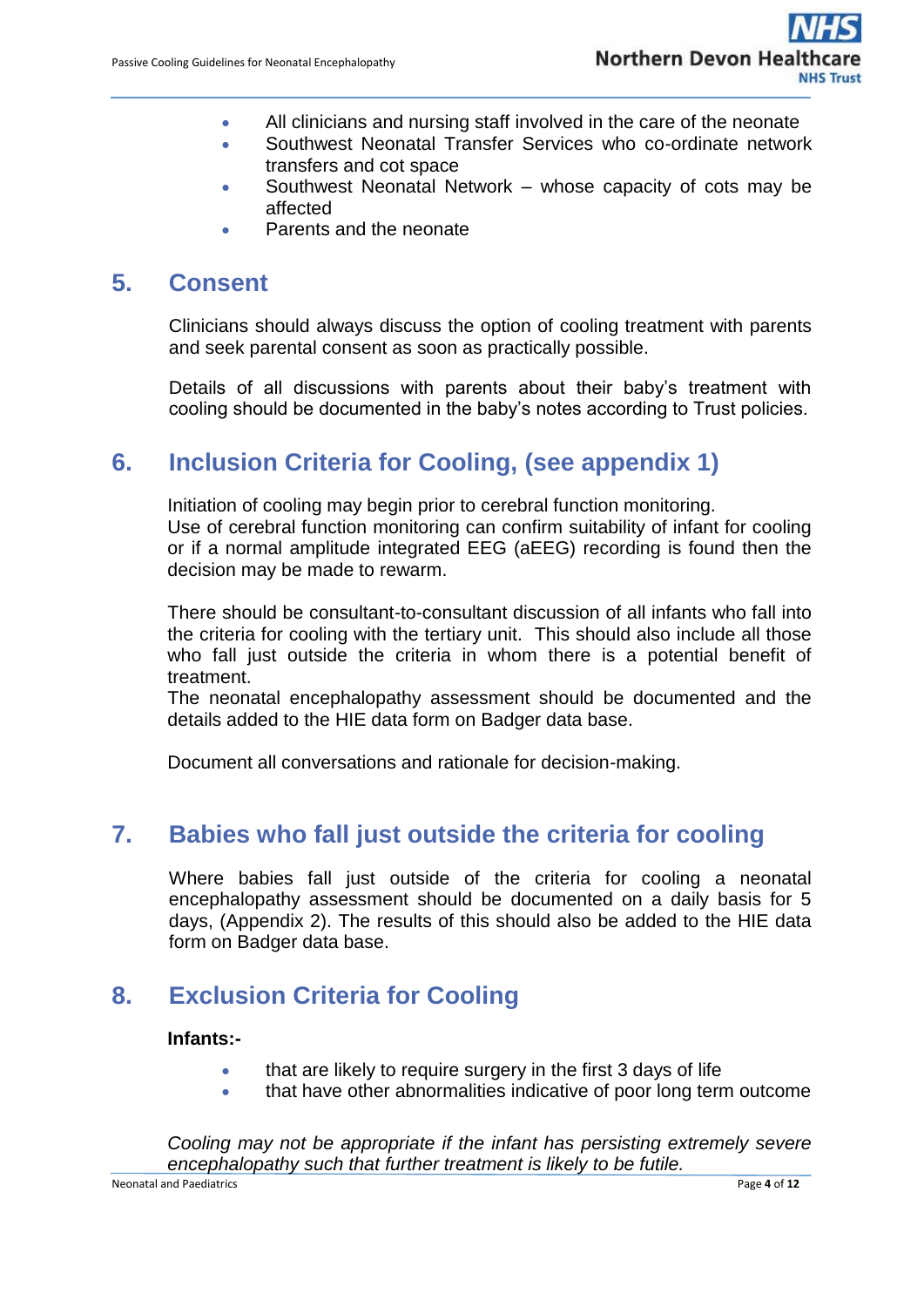*Cooling may produce adverse respiratory or cardiovascular effects and should be used with caution in infants with an unstable respiratory or cardiovascular condition.* 

*Cooling may not be beneficial for infants if started more than 6-8 hours after birth.*

*There is limited evidence to support treatment with cooling in infants less than 36 weeks gestational age or with other conditions such as postnatal collapse or cerebral infarction. Compassionate use of treatment with cooling outside the published protocols requires special arrangements for consent and explanation to the parents about the lack of evidence for safety and efficacy in these situations.* 

#### <span id="page-4-0"></span>**9. Equipment for Passive Cooling and Cerebral Function Monitoring (CFM)**

(see CFM starter kits in CFM device basket, or cooling cupboard in the admission nursery)

- **Sterile Philips rectal temperature probe**
- Paper tape measure
- Lubricating gel agent
- **•** Temperature monitor
- **•** Cerebral function monitor, probes, hat, electrode glue

#### <span id="page-4-1"></span>**10. Procedure for Passive Cooling**

| <b>Steps</b>   | <b>Procedure for Passive Cooling</b>                                                                                                                                                                                                                                                                                    |  |  |  |  |
|----------------|-------------------------------------------------------------------------------------------------------------------------------------------------------------------------------------------------------------------------------------------------------------------------------------------------------------------------|--|--|--|--|
| 1              | Perform neurological assessment once physiological stability is achieved                                                                                                                                                                                                                                                |  |  |  |  |
| $\overline{2}$ | Check baby meets criteria A and B (see appendix 1) and document in clinical record<br>sheet (appendix 2)                                                                                                                                                                                                                |  |  |  |  |
| 3              | Check there are no contraindications for cooling                                                                                                                                                                                                                                                                        |  |  |  |  |
| 4              | There should be consultant review and referral to level 3 unit and a management<br>plan agreed.                                                                                                                                                                                                                         |  |  |  |  |
| 5              | Clinicians will discuss the treatment options with parents and consent is gained for<br>cooling to be commenced and continued in a NICU.                                                                                                                                                                                |  |  |  |  |
| 6              | Commence cooling as soon as possible after resuscitation and within 6 hours of birth<br>prior to and including during transfer to a NICU (see appendix 3)                                                                                                                                                               |  |  |  |  |
| 7              | Discontinue all active-heat sources i.e. switch off overhead heaters, incubators, hot<br>cots etc. Remove all covers. Nurse in open cot if possible, e.g. Giraffe incubator<br>(open), Draeger baby Therm, Caleo incubator with lid removed, and ports open. If<br>necessary a fan can be used, (use only with caution) |  |  |  |  |
| 8              | Discuss with Transport Service to arrange transfer.                                                                                                                                                                                                                                                                     |  |  |  |  |
| 9              | The baby's age (in min/hours) at the time heating is turned off is documented as the<br>time passive cooling started.                                                                                                                                                                                                   |  |  |  |  |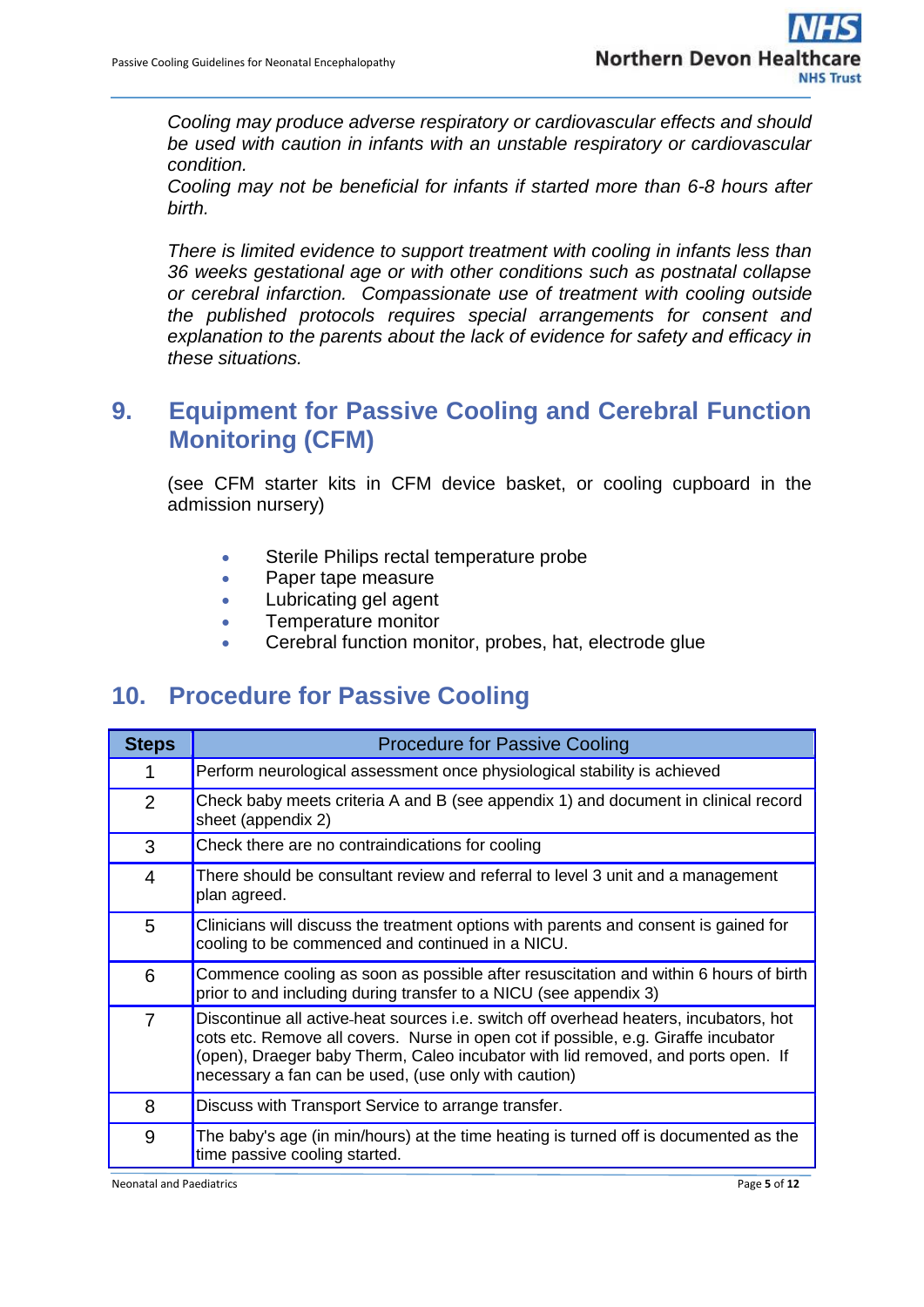| 10 | Use full monitoring, (including continuous monitoring of $O2$ sats, heart rate, BP,<br>skin/rectal temp)                                                                                                                                                                                                                                               |
|----|--------------------------------------------------------------------------------------------------------------------------------------------------------------------------------------------------------------------------------------------------------------------------------------------------------------------------------------------------------|
| 11 | Pass lubricated rectal probe using measure to approx 5-6 cms and secure to thigh<br>using a small piece of tape                                                                                                                                                                                                                                        |
| 12 | Perform amplitude integrated EEG (aEEG) assessment using Cerebral Function<br>Monitor (CFM). This should be commenced as soon as possible and ideally before<br>any anti-convulsant therapy, (see manufacturer's instructions for use, using EEG<br>glue to secure the needles).<br>Record markers on the CFM when the baby receives any interventions |
| 13 | Reassess and document clinical observations every 30 mins:-<br>Check probe that it is has not become dislodged<br>$\circ$<br>Record temperature readings every 15 mins, aim for rectal<br>$\circ$<br>temp of $33-34^{\circ}$ c by 6 hours of age<br>Document the age of the baby when it reaches the correct<br>$\circ$<br>rectal temperature          |
| 14 | Aim to keep (blood pressure) BP to > 45 mmHg, avoid hypotension.                                                                                                                                                                                                                                                                                       |
| 15 | Heart rate (HR) may slow by 14 bpm per degree of reduced temperature. Baseline<br>heart rate may be 80bpm.                                                                                                                                                                                                                                             |
| 16 | Ventilation - almost all infants who are cooled will require ventilation. Gases should<br>be warmed and humidified as normal.                                                                                                                                                                                                                          |
| 17 | Monitor blood gases to guide ventilation requirements - Maintain normal pH.<br>Always ensure the baby's rectal temperature is recorded on the blood gas analyser<br>when using the analyser.<br>Permissive hypercarbia is acceptable up to $PaCO2$ of 8                                                                                                |
| 18 | Insert central access (double lumen UVC and UAC) or other secure access if<br>difficult/impossible                                                                                                                                                                                                                                                     |
| 19 | Treat seizures. In general, symptomatic seizures or frequent (>3/hr) subclinical<br>(EEG) seizures will be treated with anticonvulsants.<br>Cooling may affect the metabolism of several drugs, including anticonvulsants and<br>sedatives, and toxic drug levels may occur even with normal doses.                                                    |
| 20 | Fluid management - as a guide start at 40 ml/kg/day. Infants may have renal<br>impairment following severe asphyxia.                                                                                                                                                                                                                                   |
| 21 | Sepsis - antibiotic therapy may be given if clinically indicated                                                                                                                                                                                                                                                                                       |
| 22 | Avoid stress (noise, light, excessive handling, pain etc)                                                                                                                                                                                                                                                                                              |
| 23 | Morphine for stress and sedation in ventilated babies.<br>Chloral hydrate for stress in non-ventilated babies.<br>Avoid muscle relaxants                                                                                                                                                                                                               |
| 24 | Prepare for retrieval by transport team                                                                                                                                                                                                                                                                                                                |
| 25 | If immediate retrieval to a cooling treatment centre is not possible e.g. due to lack of<br>cots, passive cooling will be continued with guidance from the tertiary centre.                                                                                                                                                                            |
| 26 | Complete datix form for unexpected admission of a term infant to SCU                                                                                                                                                                                                                                                                                   |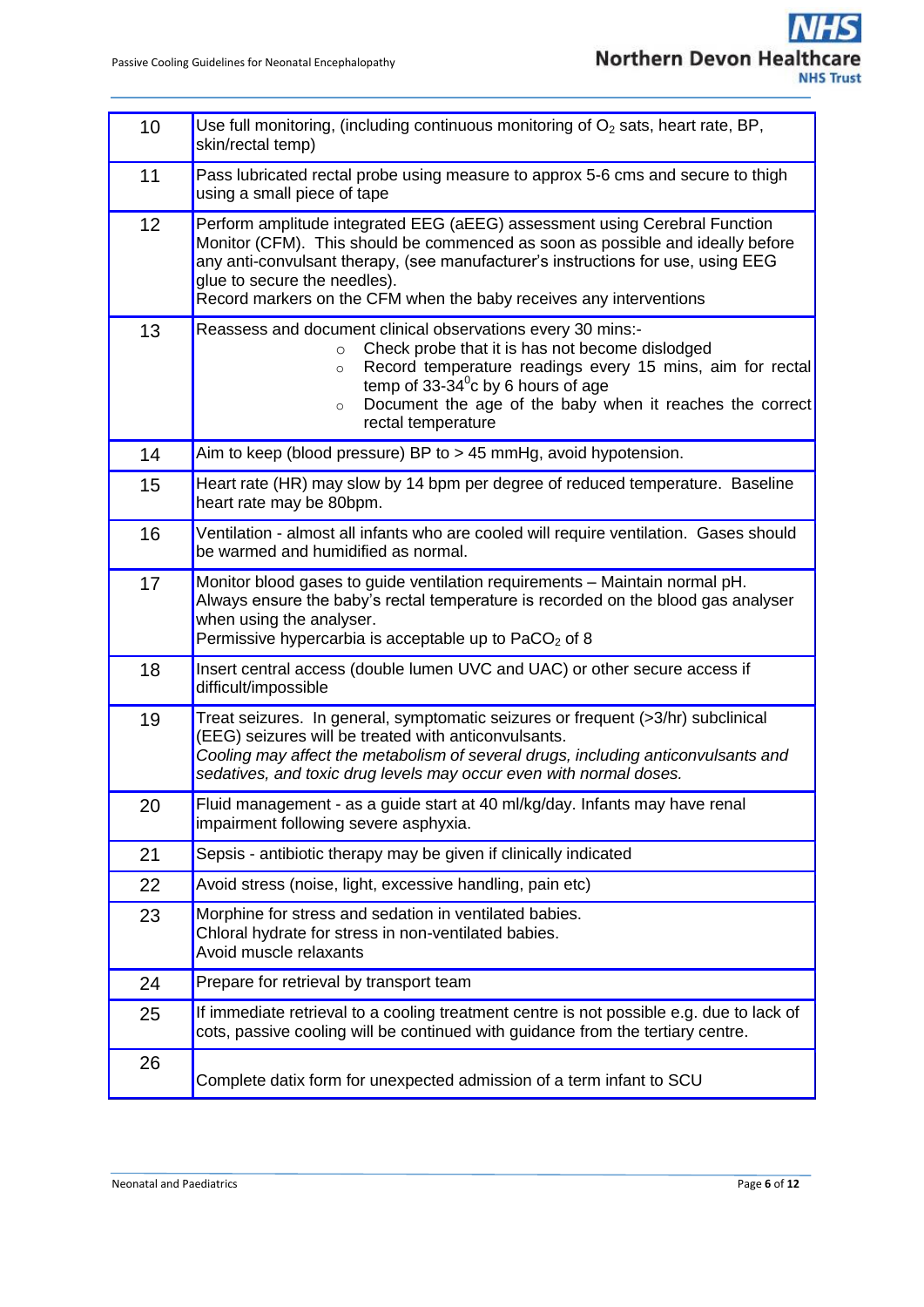## <span id="page-6-0"></span>**11. If Cooling is Withdrawn**

If cooling is not indicated or withdrawn then aim to rewarm at 0.5 $\mathrm{^0c}$  per hour over a period of at least 6 hours.

## <span id="page-6-1"></span>**12. Long Term Outcome**

Infants should be followed up regularly after discharge and a formal neurological examination and psychomotor assessment should be carried out at approximately 2 years of age.

## <span id="page-6-2"></span>**13. Associated Documentation**

[Admission of a baby to SCU guideline](http://ndht.ndevon.swest.nhs.uk/admission-of-a-baby-to-scu-guideline/)

[Transfer of Neonates SOP](https://www.northdevonhealth.nhs.uk/wp-content/uploads/2017/01/Transfer-of-Neonates-SOP-V2.1-Jan-17.pdf)

[Seizures in Neonates guidelines](https://www.northdevonhealth.nhs.uk/wp-content/uploads/2018/10/Seizures-in-Neonates-Guidelines-V-2-0-Sept-18.pdf)

[Neonatal Ventilation guidelines](http://ndht.ndevon.swest.nhs.uk/wp-content/uploads/2014/11/Ventilation-Guidelines-for-Neonates-v2.0.pdf)

## <span id="page-6-3"></span>**14. Standards / Key Performance Indicators**

Key Performance indicators on which to base care in the Special Care Unit are:

- BAPM Position Statement on Therapeutic Cooling for Neonatal Encephalopathy
- Nice Neonatal Quality Standards
- NICE Therapeutic hypothermia with intracorporeal temperature monitoring for hypoxic perinatal brain injury
- NHS Toolkit for High Quality Neonatal Services
- National Neonatal Audit Programme
- NHS Standard Contract for Neonatal Critical Care

#### <span id="page-6-4"></span>**15. Monitoring Compliance with and the Effectiveness of the Guideline**

- Staff are informed of revised documentation. There is an expectation that staff are responsible to keep updated on any improvements to practice and deliver care accordingly.
- Data on the number of infants with HIE and that require cooling is collected by use of Badger data base and can be used to generate output for clinical and operational benchmarking.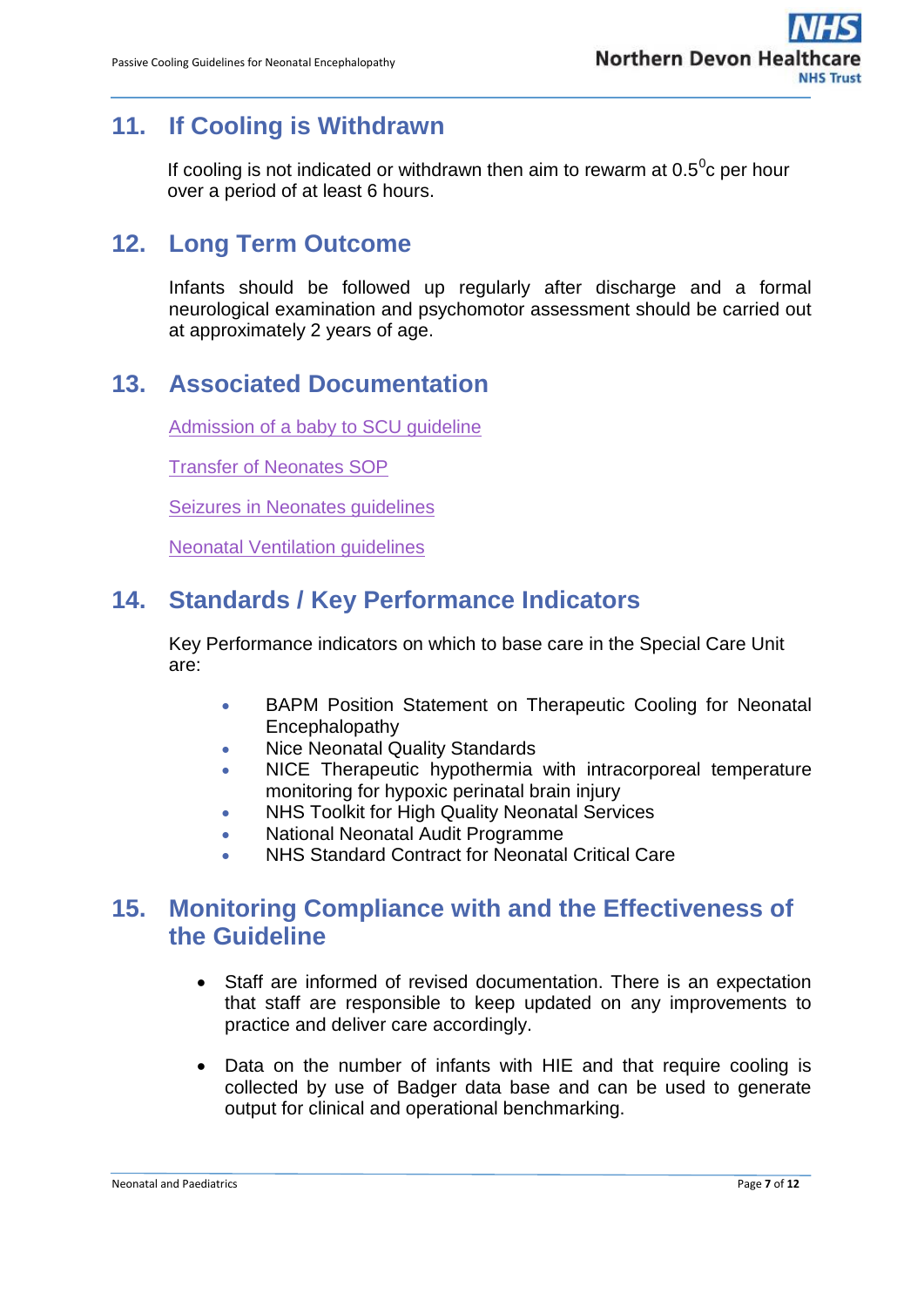- All babies with significant HIE including those cooled will be subject to incident review both by the Trust and through the South West Neonatal Network governance group. Incidents and trends will be analysed and plans made to improve future practice and minimize further risk.
- Exception reporting occurs via the South West Neonatal Network.
- Non-adherence to guidance is reviewed and action plans made if required. Discussion and reviews occur at Directorate meetings, Governance meetings and Ward meetings. Learning and action plans are cascaded at these meetings and improvements implemented. Key findings and learning points will be disseminated to relevant staff.

#### <span id="page-7-0"></span>**16. References**

Azzopardi,D. Strohm, B. Marlow,N. et al For the TOBY Study (2014) [0n-lne] Group Effects of Hypothermia for Perinatal Asphyxia on Childhood Outcomes

N Engl J Med 2014; 371:140-149 <http://www.nejm.org/doi/full/10.1056/NEJMoa1315788> (accessed 17/9/19).

Azzopardi D, Strohm B, Edwards AD et al. Moderate hypothermia to treat perinatal asphyxial encephalopathy. N Engl J Med 2009;361:1349 58.

Azzopardi D. Neurological outcomes at 18 months of age after moderate hypothermia for perinatal hypoxic ischaemic encephalopathy: synthesis and meta‐analysis of trial data. BMJ 2010;340:363c.

BAPM (2010) [on-line] Position Statement on Therapeutic Cooling for Neonatal Encephalopathy [https://www.bapm.org/resources/28-position](https://www.bapm.org/resources/28-position-statement-on-therapeutic-cooling-for-neonatal-encephalopathy-2010)[statement-on-therapeutic-cooling-for-neonatal-encephalopathy-2010](https://www.bapm.org/resources/28-position-statement-on-therapeutic-cooling-for-neonatal-encephalopathy-2010)  (accessed 17/9/19]

Edwards AD, Brocklehurst P, Gunn AJ, Halliday H, Juszczak E, Levene M, Strohm B, Thoresen M, Whitelaw A,

Evans K, Rigby AS, Hamilton P, Titchiner N, Hall DM. The relationships between neonatal encephalopathy and cerebral palsy: a cohort study. J Obstet Gynaecol 2001;21(2):114‐120.

Gluckman PD, Wyatt JS, Azzopardi D et al. Selective head cooling with mild systemic hypothermia after neonatal encephalopathy: multicentre randomised trial. Lancet 2005;365(9460):663‐670.

Lemyre, Brigitte; Ly, Linh; Chau, Vann; Chacko, Anil; Barrowman, Nicholas; Whyte, Hilary; Miller, Steven P (2017). Initiation of passive cooling at referring centre is most predictive of achieving early therapeutic hypothermia in asphyxiated newborns. Paediatrics & child health; Aug 2017; vol. 22 (no. 5); p. 264-268.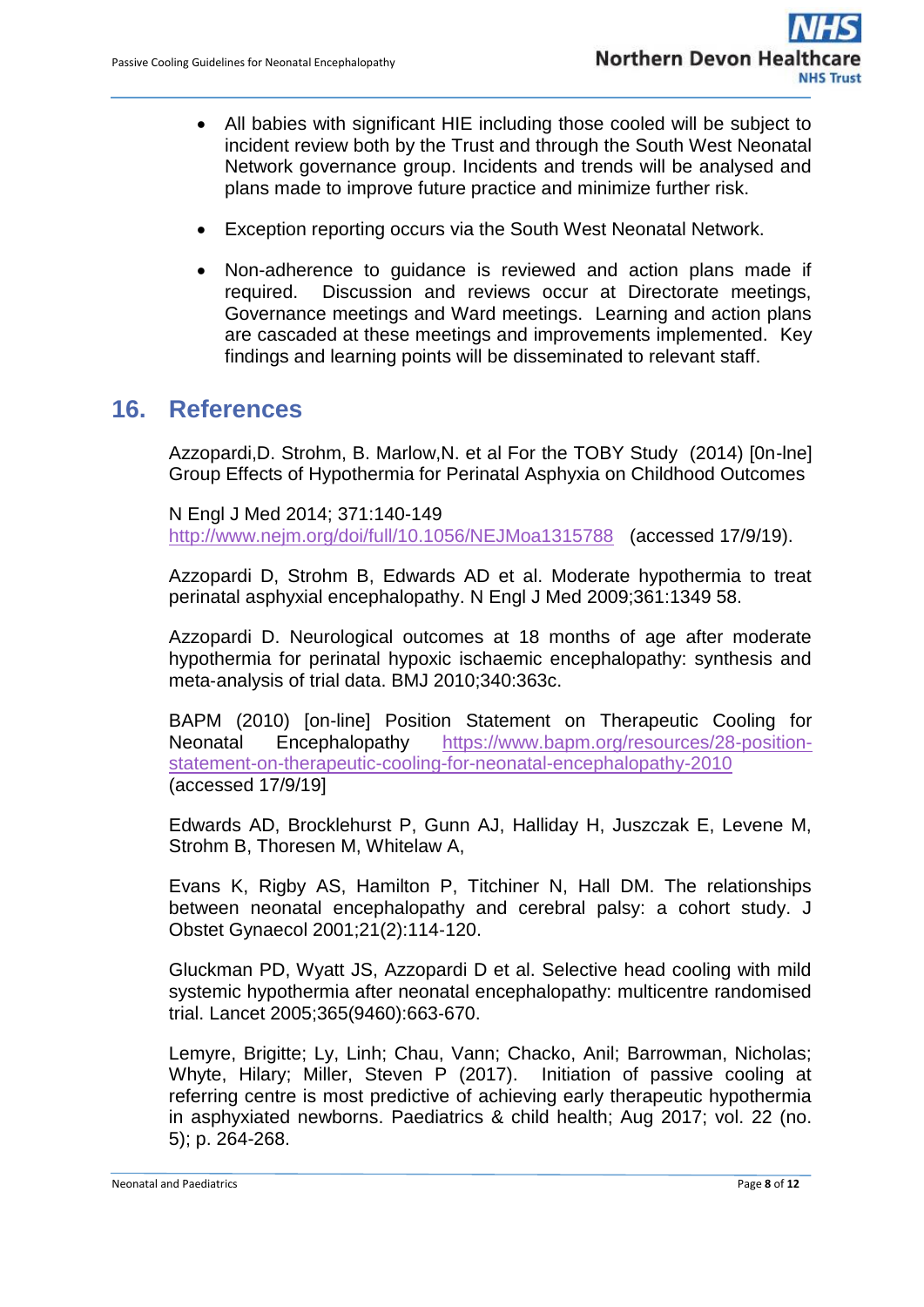Marlow N, Rose AS, Rands CE, Draper ES. Neuropsychological and educational problems at school age associated with neonatal encephalopathy. Arch Dis Child Fetal Neonatal Ed 2005;90(5):F380‐F387.

NICE IPG374: Therapeutic hypothermia with intracorporeal temperature monitoring for hypoxic perinatal brain injury: guidance. Issued May2010 http://www.nice.org.uk/nicemedia/live/11315/48809/48809.pdf

Shankaran S, Laptook AR, Ehrenkranz RA et al. Whole‐body hypothermia for neonates with hypoxic‐ischemic encephalopathy. N Engl J Med 2005;353(15):1574‐1584.

Toby Cooling Register Clinician's Handbook, (2010) [on-line] [https://www.npeu.ox.ac.uk/downloads/files/tobyregister/Register-Clinicans-](https://www.npeu.ox.ac.uk/downloads/files/tobyregister/Register-Clinicans-Handbook1-v4-07-06-10.pdf)[Handbook1-v4-07-06-10.pdf](https://www.npeu.ox.ac.uk/downloads/files/tobyregister/Register-Clinicans-Handbook1-v4-07-06-10.pdf) (accessed 17/9/19)

Tooley, J. (2009). Nest hypothermia guideline

Western Neonatal Network Guideline Group – Hypothermia as a neuroprotective intervention for neonatal encephalopathy

Whitelaw. A. (200). Assessing infants with HIE for hypothermia using clinical assessment and EEG.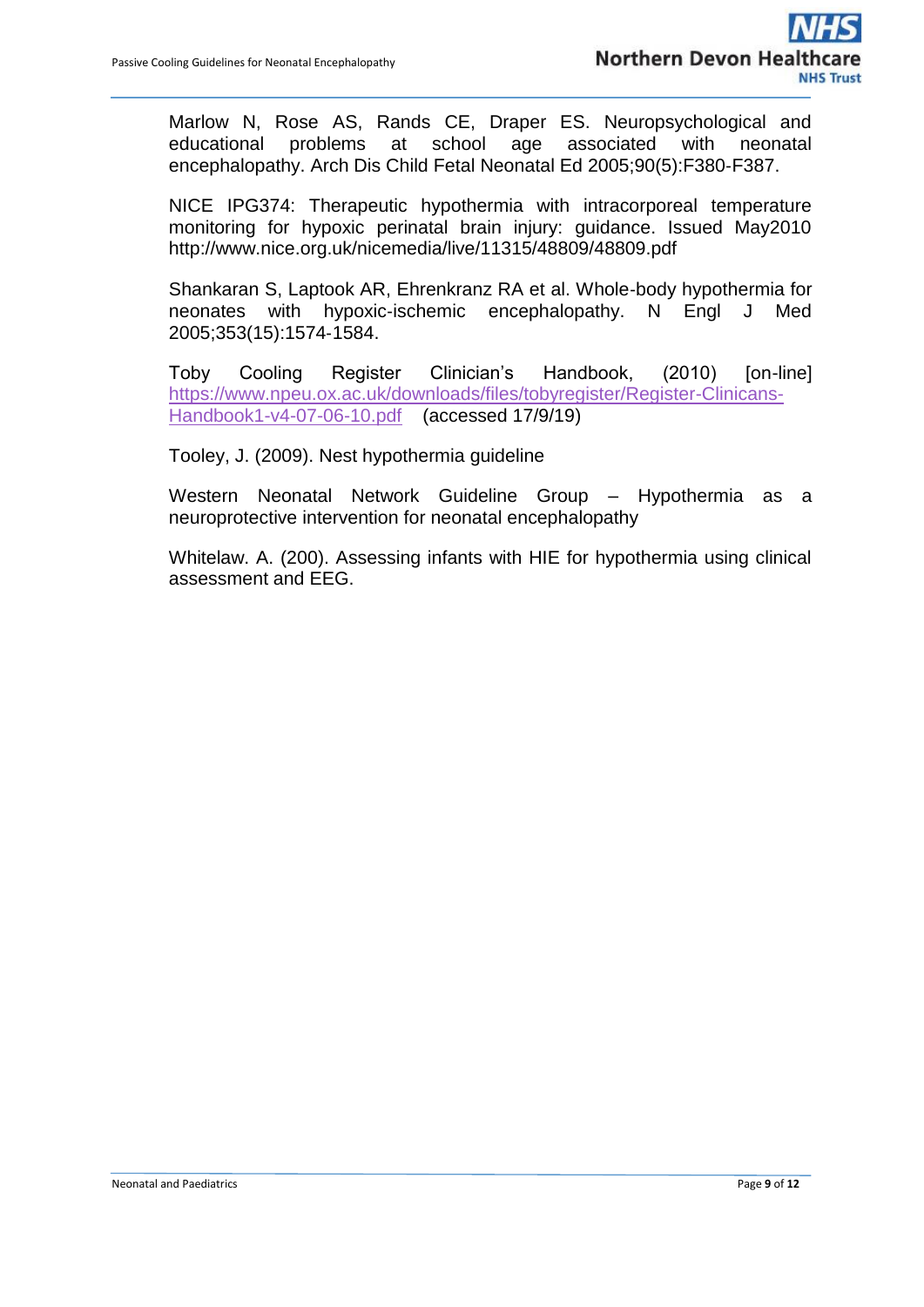## <span id="page-9-0"></span>**Appendix 1 – Inclusion Criteria for Cooling**

**Infants must meet criteria A and B to be eligible for cooling**

#### **A – Infants ≥36 weeks gestation admitted to the neonatal unit with at least one of the following:-**

- apgar  $\leq$  5 at 10 minutes after birth
- continued need for resuscitation, including endotracheal tube or mask ventilation 10 minutes after birth
- acidosis within 60 minutes of birth (defined as any pH <7.0 in umbilical cord or infant blood - arterial or capillary)
- base deficit ≥ 16mmol/L in umbilical cord or any sample (arterial, venous for capillary) within 60 minutes of birth

Infants that meet criteria A should be assessed for whether they meet the neurological abnormality entry criteria (B)

**B – Seizures or moderate to severe encephalopathy, consisting of:-**

- Altered state of consciousness ( reduced response to stimulation or absent response to stimulation) and
- Abnormal tone (focal or general hypotonia, or flaccid) and
- Abnormal primitive reflexes (weak or absent suck or Moro response)

**Infants who meet criteria A and B may be considered for treatment with cooling. The consultant on-call must be informed about all eligible infants as soon as possible.**

*If an infant meets these criteria, but cooling is NOT offered, the reasons for this should be clearly documented in the medical notes. It is possible that this decision may need to be justified in the future, should litigation ensue for example*

## <span id="page-9-1"></span>**Appendix 2 – Clinical Record Sheet SCU Neurology Cooling Assessment .**



Neonatal and Paediatrics **Page 10** of **12**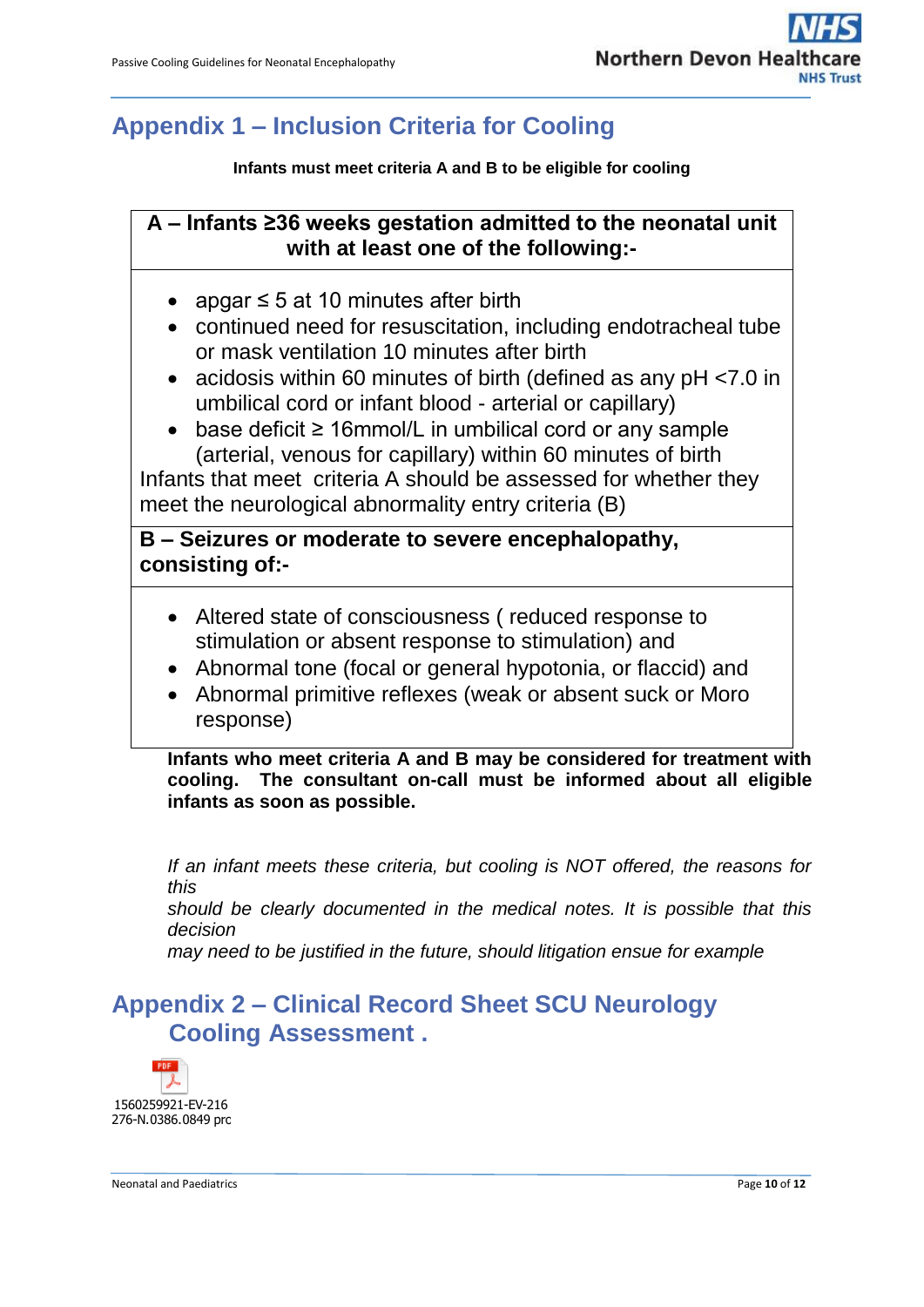# Northern Devon Hea

# <span id="page-10-0"></span>**Appendix 3 – Passive Cooling Flowchart**



- Record and document rectal / axillary temperature
- Adjust coverings / fan if outside target range
- Reassess every 30 minutes
- Any problems contact local cooling centre until retrieval team arrives

*Ice packs should not be used for cooling as these can result in severe hypothermia and skin damage.*